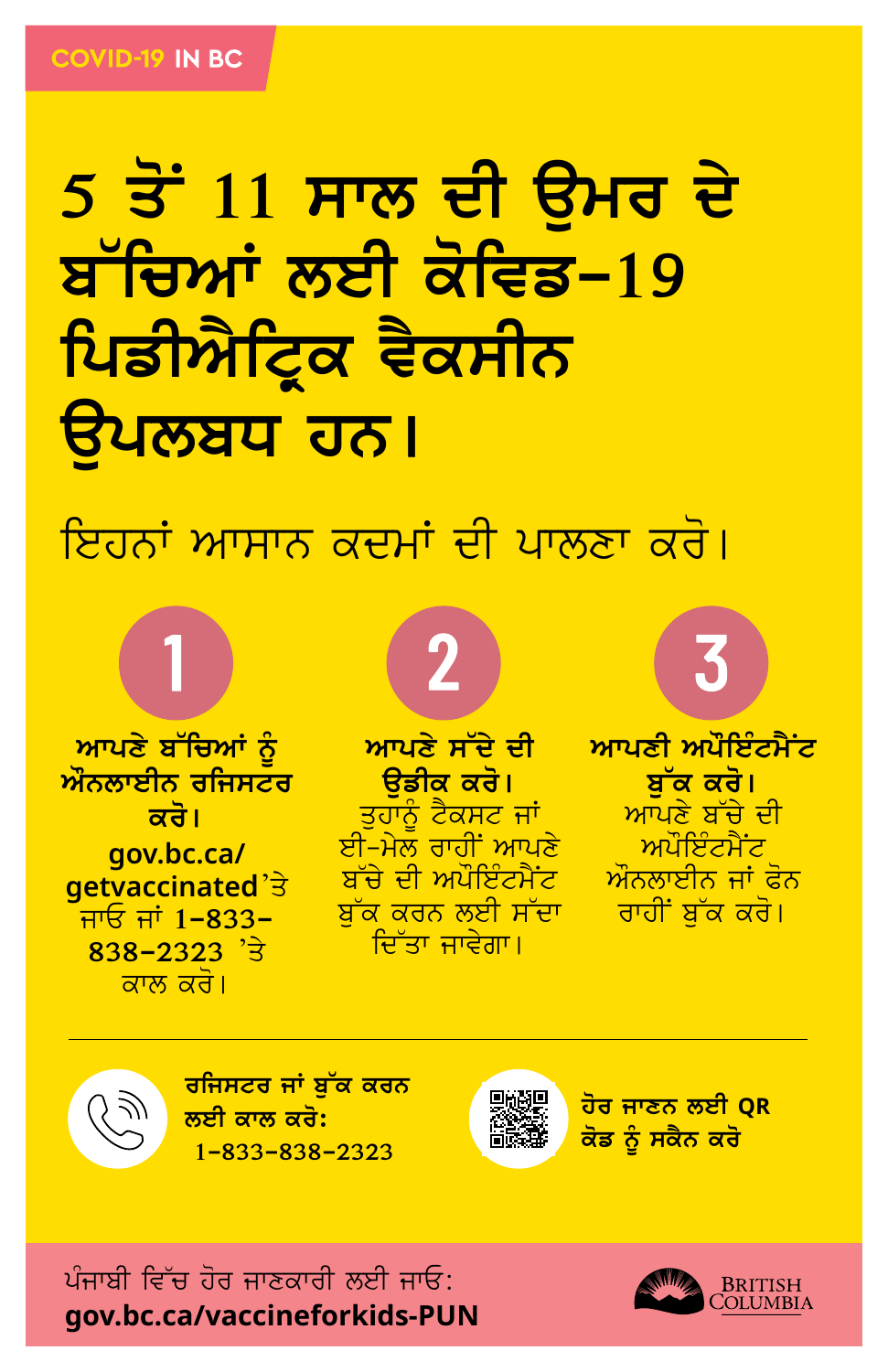## ਕਲੀਨਿਕ ਵਿਖੇ ਤੁਸੀਂ ਇਹ <mark>ਉਮੀਦ ਕਰ ਸਕਦੇ ਹੋ।</mark> ਤਹਾਡੀ ਵੈਕਸੀਨ ਅਪੌਇੰਟਮੈਂਟ ਇਹੋ ਜਿਹੀ ਲੱਗ ਸਕਦੀ ਹੈ।

ਕਲੀਨਿਕ ਵਿੱਚ ਹੋਰ ਪਰਿਵਾਰ ਅਤੇ ਬੱਚੇ ਹੋਣਗੇ। ਤੁਸੀਂ <u>ਲਾਈਨ ਵਿੱਚ ੳਡੀਕ ਕਰੋਂਗੇ</u> ਅਤੇ ਰਜਿਸਟਰ ਹੋਵੋ**ਂਗੇ**।





ਤੁਹਾਡੀ ਵਾਰੀ ਆਉਣ 'ਤੇ ਤੁਹਾਨੂੰ ਅਗਲੇ ਉਪਲਬਧ ਸਟੇਸ਼ਨ 'ਤੇ ਬੁਲਾਇਆ ਜਾਵੇਗਾ। ਉਹ ਤੁਹਾਨੂੰ ਕੁਝ ਸਵਾਲ ਪੁੱਛਣਗੇ ਅਤੇ ਤੁਹਾਨੂੰ <mark>ਵੈਕਸੀਨ ਦੇਣਗੇ।</mark>

<u>ਵੈਕਸੀਨ ਲਗਵਾਉਣ ਤੋਂ ਬਾਦ,</u> ਤਸੀਂ 15 ਮਿੰਟਾਂ ਲਈ ਵੇਟੀਂਗ ਏਰੀਆ ਵਿੱਚ ਬੈਠੋਂਗੇ। ਤੁਸੀਂ ਪੜ੍ਹ ਸਕਦੇ ਹੋ, ਵਿਡੀਓ ਦੇਖ ਸਕਦੇ ਹੋ, <mark>ਜਾਂ ਚੁੱਪ ਚਾਪ ਖੇਡ ਸਕਦੇ ਹੋ।</mark>



ਹੁਣ ਤੁਸੀਂ ਜਾ ਸਕਦੇ ਹੋ, ਜਾਂਦੇ ਹੋਏ <mark>ਆਪਣਾ ਸਟਿੱਕਰ ਜ਼ਰੂਰ ਲੈ ਲਓ।</mark>



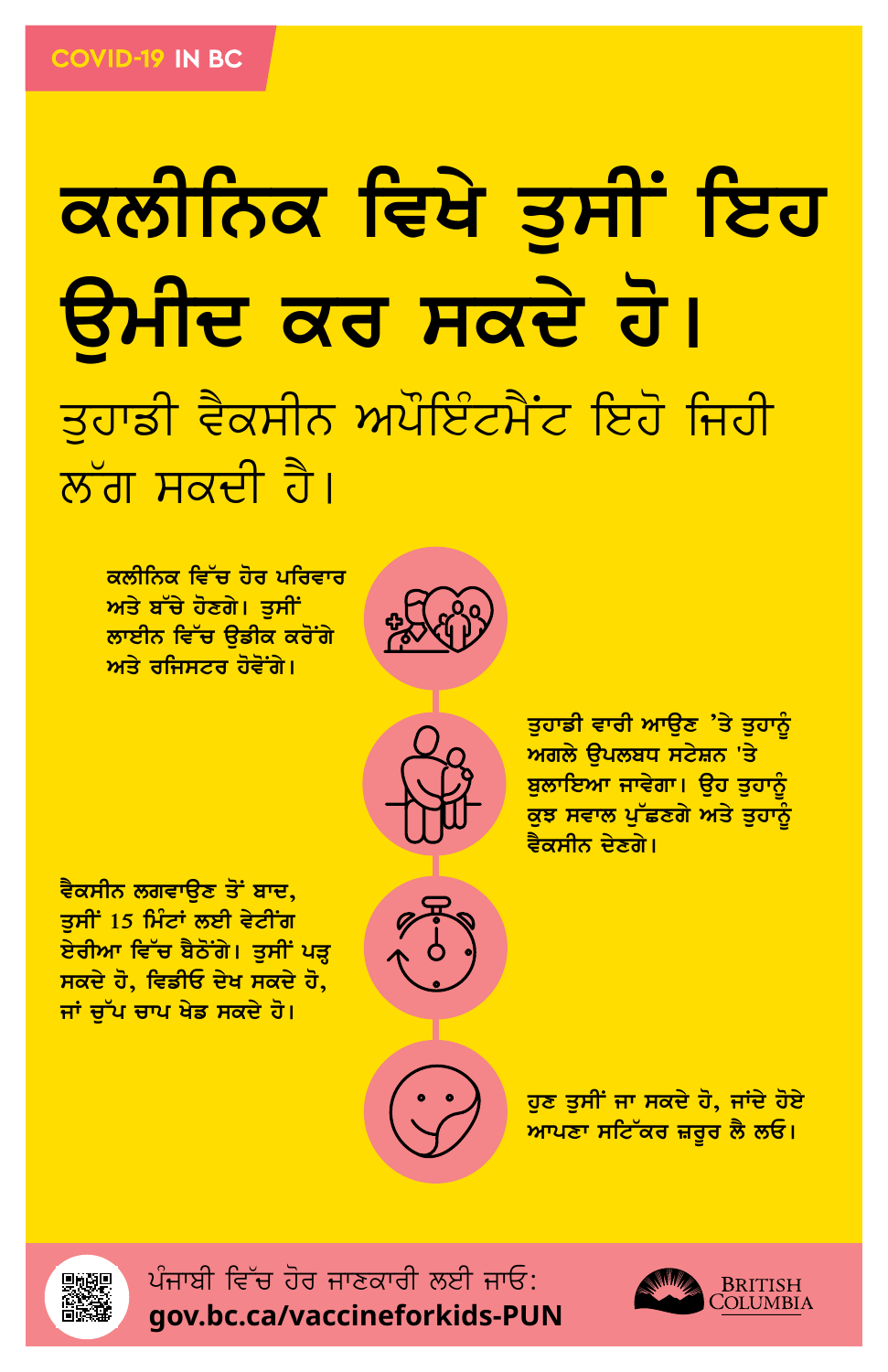# ਆਪਣੇ ਨਾਲ ਕੀ ਲੋਕੇ ML Has 22

ਆਪਣੀ ਵੈਕਸੀਨ ਅਪੌਇੰਟਮੈਂਟ 'ਤੇ ਸੁਰੱਖਿਅਤ ਮਹਿਸੂਸ ਕਰਨ ਲਈ ਤੁਸੀਂ ਆਪਣੇ ਨਾਲ ਇਹ ਚੀਜ਼ਾਂ ਲਿਆ ਸਕਦੇ ਹੋ